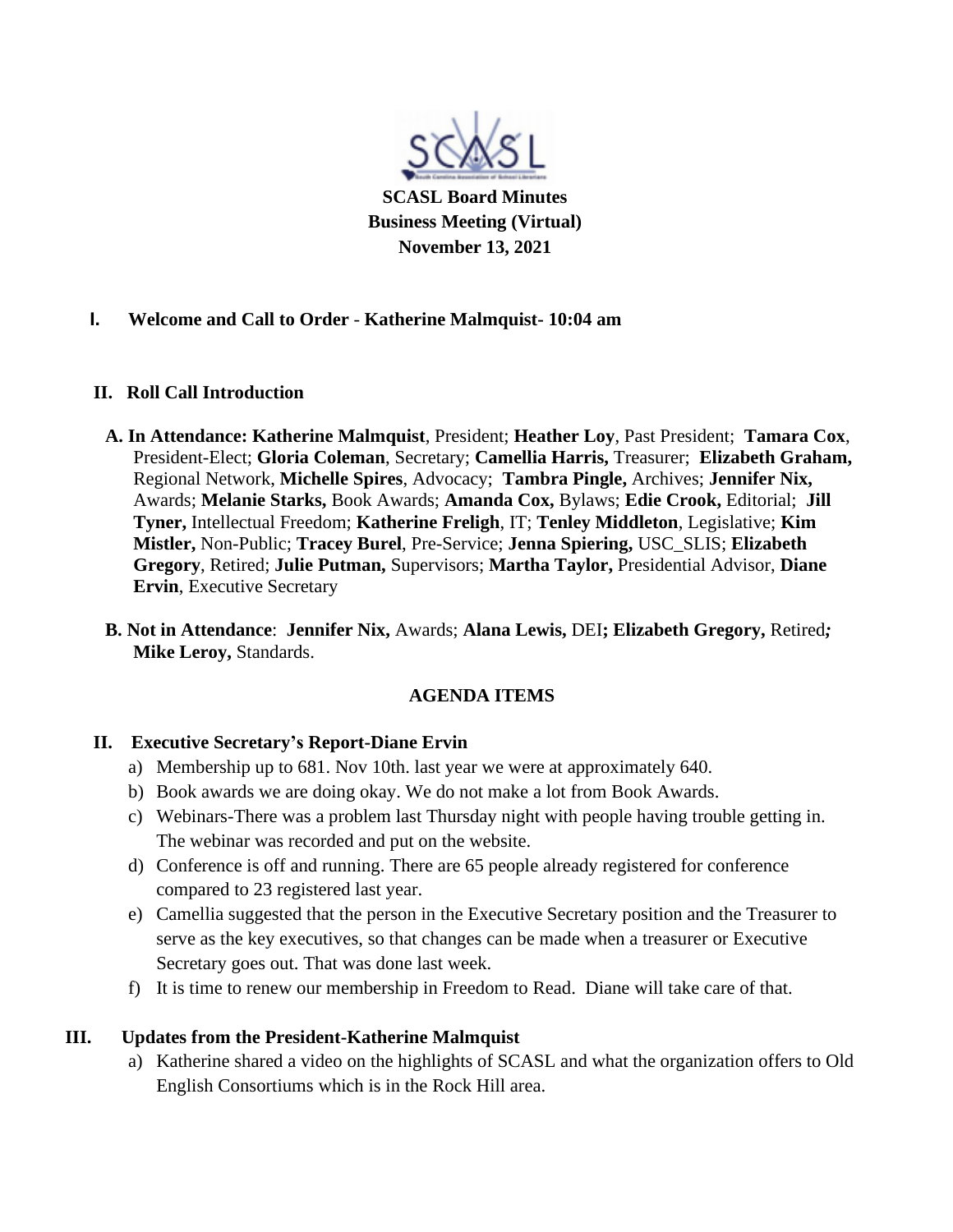b) Heather Loy was able to go to ALA conference instead of Tamara Cox. The conference required everyone to wear masks other than when eating. We need to keep in mind that our conference should have spaces where people can spread out. Katherine visited every vendor. Was also able to pitch IASL and Lucy Green was also there to pitch as well. Kids Discover was there.

## c) **IASL UPDATES**

- A. There has been one planning committee with IASL via zoom and in-person. Diane also attended.
- B. USC will provide the Cocky Reading Express which will cut down on the bus.
- C. It will be limited to 22-25 people to come and others who are local can follow the bus.
- D. Need to figure which schools in the area would want the bus to come to their school locally.
- E. A small committee will be formed to address the issue.
- F. They also want a simultaneous virtual tour as well.
- G. The one in Texas went over very well as an example.
- H. Let Katherine know of any ideas for the tour.
- I. Working on the Summer Institute which will be July  $11<sup>th</sup>$ . IASL is now excepting proposal.
- J. Anyone on the board has ideas of someone who would be willing to present in front of an International audience as a speaker, please let her know.
- K. IASL is charging \$50 for the tour and lunch will be provided. It will be held the last day of conference. It will be held the Friday afternoon, the last day of conference.

# d) **SCASL Response on Governor McMaster News Conference**

- A. Diane was able to talk to the news reporter and give SCASL a heads up before the organization was approached by media. The media did call.
- B. Christy James, Jamie Gregory, Tamara Cox, Alana Lewis, Tenley Middleton, Jill Tyner drafted a statement from SCASL. The statement has been emailed and placed on Social Media. Two reporters reached out and were given a statement.
- C. A reporter wanted to do a zoom interview. Decided to pass due to possible things taken out of context. Instead sent a text with a blurb from the statement.
- D. We are not identifying a certain book, it's the idea of censorship.
- E. Comment from Katherine Freligh concerning the issue at hand. Suggested to lookup Book Riot article on Texas-850.
- F. Board comments on censorship of books.

### **e) Conference**

March meeting at conference. Please purchase lunch for the Wednesday meeting. Will be in a separate board meeting. Bright Star Teacher will be performing at lunch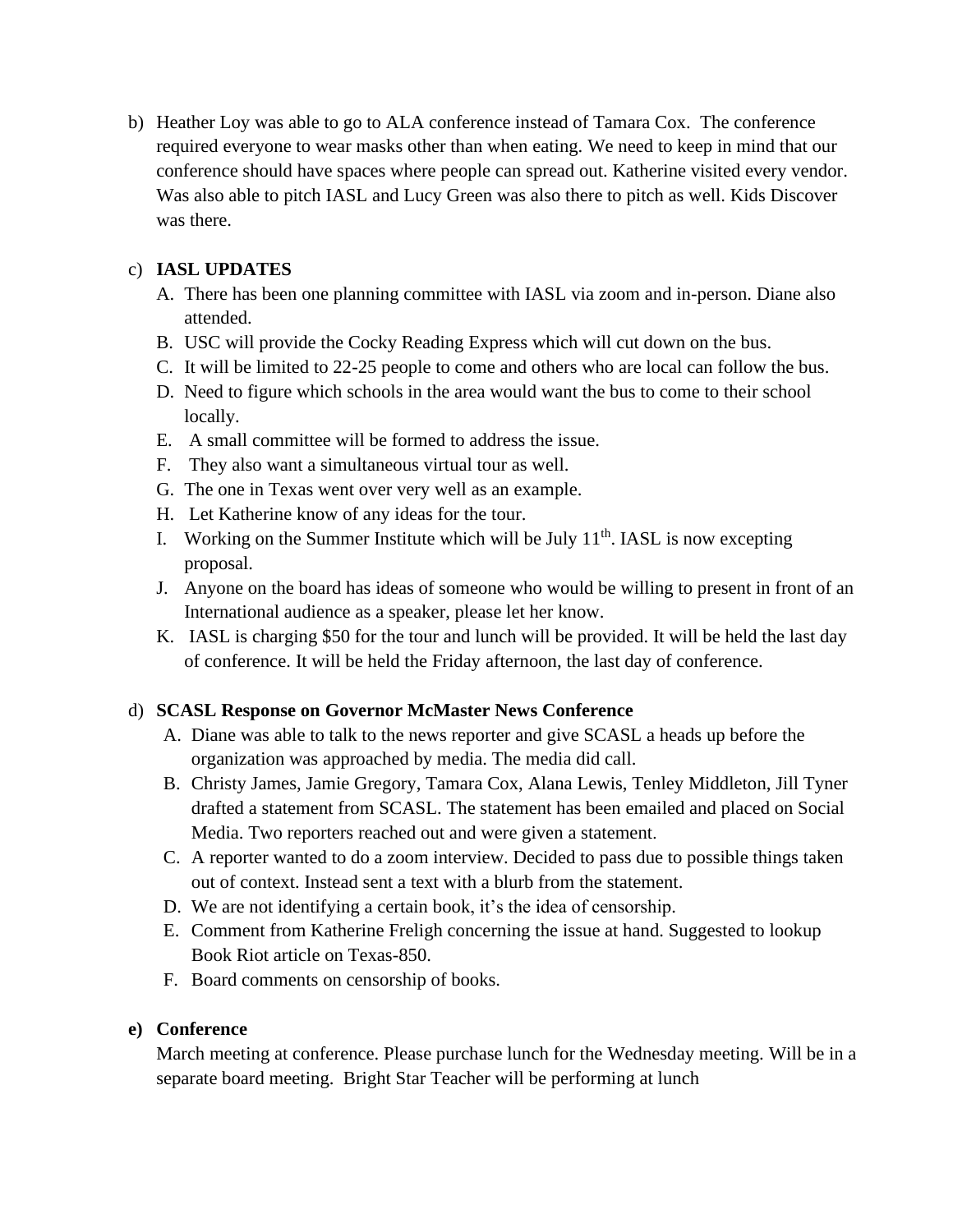### **IV. Review & Voting of July Minutes- Gloria Coleman**

- a) Corrections received from Katherine and Amanda
- b) Motion to approve minutes with corrections made by Gloria Coleman
- c) Second by Tracey Burel
- d) Motioned voted and passed unanimously

### **V. Treasurer Report -Camellia Harris**

- a) Current checking is at \$52,186.41
- b) Savings is at \$31,982.05

### **VI. Past President's Report- Heather Loy**

- a) The Emerging Leaders last meeting was Oct.  $2<sup>nd</sup>$ . Julie Putnam shared Dstrict Level Leadership with the group. Also discussed book challenges.
- b) Next meeting is Dec.  $7<sup>th</sup>$ . Topic is regional and state leadership. Members on the board are welcome to attend. Feb.  $8<sup>th</sup>$  is the overflow meeting. It will be a casual setting.
- c) The last Emerging Leaders meeting is at conference where they will do their presentations
- d) Still working on conference venues. Have gotten some suggestions. Continue to send suggestions. Hope to have something in January.
- e) The Elections committee presents their 2022 slate of officers presented-Michelle Spires for Present-elect, Tiffany Anderson for treasurer, members at large are Konya Bing, Julie Noland, and Zakarie Schmidt.
- f) Motion from Heather Loy for slate of officers. No discussion.
- g) The election committee presents the attached to the SCASL board for approval as the 2022- 2023 SCASL Slate of Officers
- h) Motion voted and passed unanimously.

# **VII. Conference Update--Tamara Cox**

- a) Waiting on vendors and attendees to register. Trying to get everyone excited.
- b) Finalizing details with vendors.
- c) We have 30 sharing session proposal submissions so far. They have until the end of December.
- d) We are doing the donation baskets and will be promoting after Christmas.
- e) There is unlimited space for pre-recorded sessions in the SCASL2go. Encourage people to sign up to present.
- f) Confirmed vendors-Perma Bound, Camcor, Bright Star Theatre, PSTA has a teacher clothes closet. Ask people to contribute to the PSTA project. A service project.
- g) Everything's going along well.
- h) Board members are eligible to win author visits. All the authors donated virtual vists.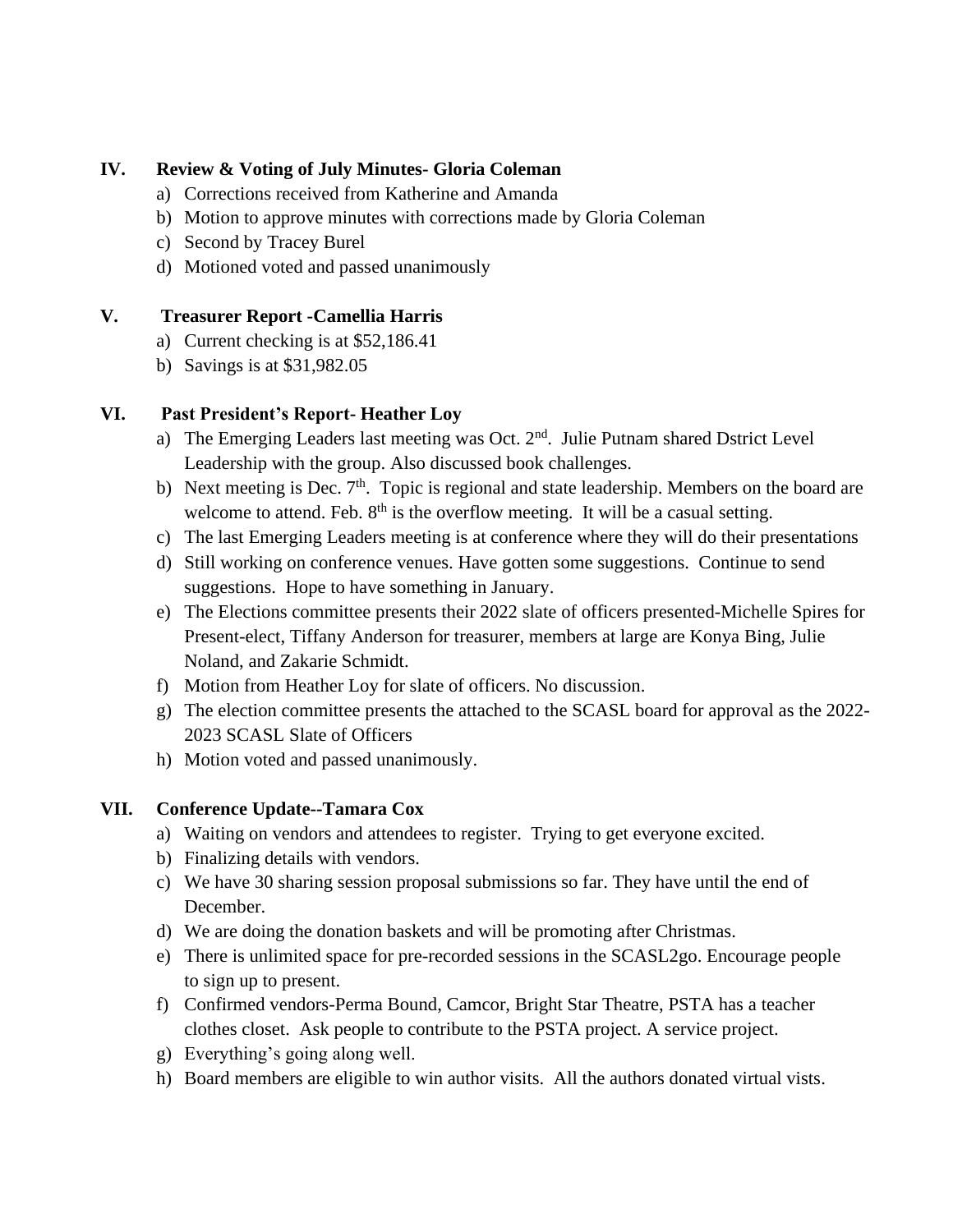- i) Scholastic has not responded to help. She will continue to pursue them.
- j) Julie will talk with Tamara about an idea to get vendors
- k) Question asked-Have you considered a special for first time vendor discount? Not right now-Want to be fair to the other vendors.
- l) First year offering non-education businesses to contribute. Bojangles may contribute.
- m) **Note from Katherine**: The March meeting will be at conference. She is requesting that the board order lunch to meet the goal for the tickets that need to be sold. Bright Star Theater will be performing during lunch.

### **VIII. Bylaws Changes-Amanda Cox**

- a) Three motions to be made.
- b) Motion to add the Budget Committee to Article 6, The Board of Directors, Section. 3, Standing Committees. It is a table change. No discussion. Motion voted and passed.
- c) Second motion to move the Auditing Committee from Article VIII Committees, Sections and Regional Network, Section 1 Standing Committees, Part c to Section 4, Special Committees.
- d) Discussion-The motion was changed to annually. The Auditing Committee shall function as a permanent special committee. The duties of the Auditing Committee shall be to audit the Treasurer's accounts at the close of the fiscal year, and to report to the Executive Board annually. Motion voted and passed.
- e) Third motion to add the Diversity, Equity, and Inclusion Committee to Article VIII Committees, Sections and Regional Network, Section 1 Standing Committees, Part f.
- f) No Discussion. Motion voted and passed
- g) Amanda will send the bylaws to the membership a month before conference for the membership to vote on at conference.

### **IX. Professional Awards-Jeni Nix**

- a) Wants to know if anyone has an idea on how to notify the School Librarian of the Year regional winners. Please email Jeni if anyone has any ideas.
- b) Suggestions were given.

### **X. Book Awards- Melanie Starks**

- a) The list of the South Carolina Book Award Nominees were shared.
- b) Titles were revised and some removed
- c) Discussion- of a possible conflict on one title "The Brave" by James Bird.
- d) Motion from the Book Awards Committee to accept the list the 2022-2023 SC Book Award Nominees as presented. Discussion- Motion voted and passed